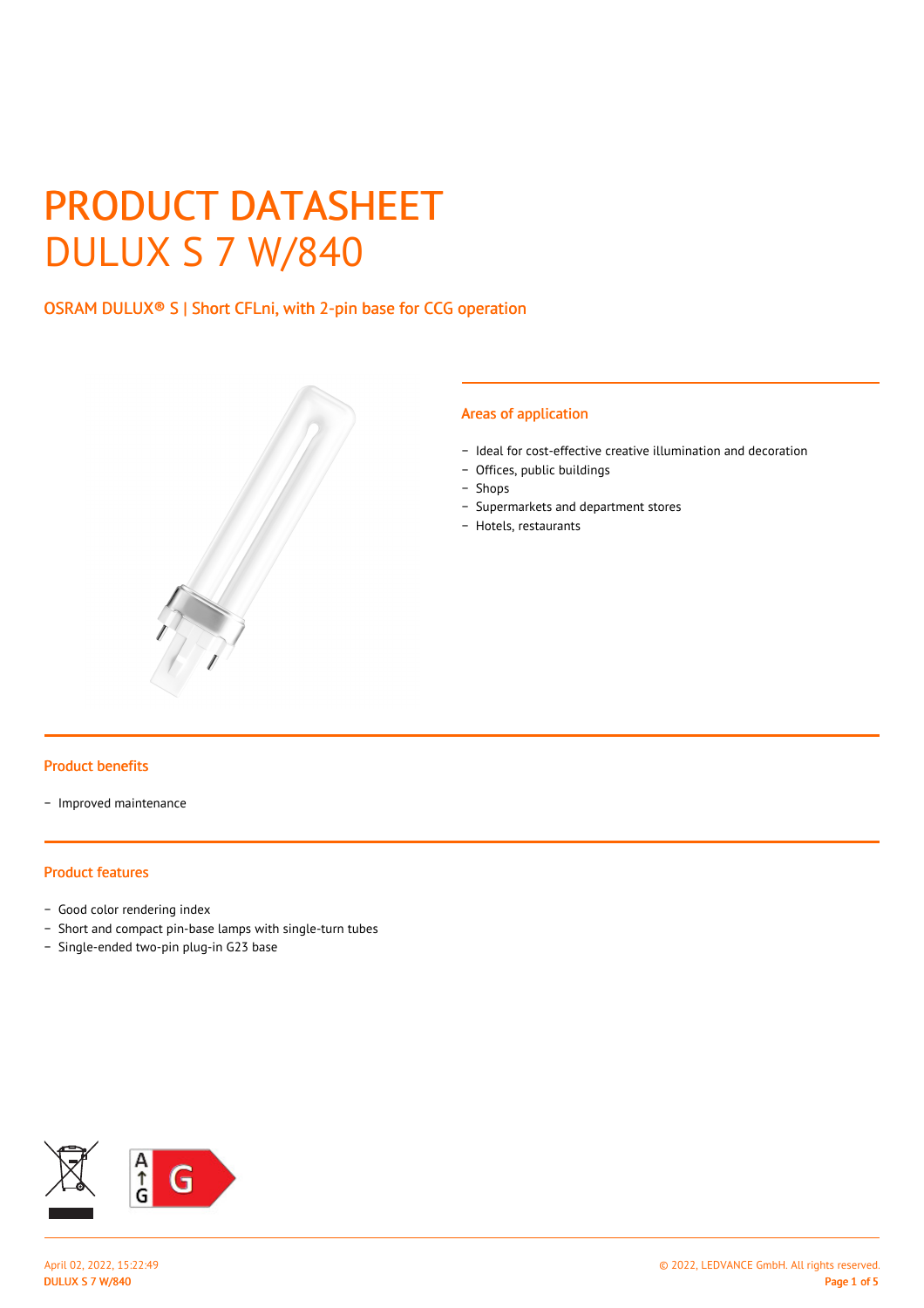## TECHNICAL DATA

## Electrical data

| Nominal wattage      | 7 W    |
|----------------------|--------|
| Construction wattage | 7.10 W |
| Nominal voltage      | 47 V   |
| Nominal current      | 0.18A  |

## Photometrical data

| Luminous flux             | 400 lm                    |
|---------------------------|---------------------------|
| Luminous efficacy         | 56 lm/W                   |
| Light color (designation) | <b>LUMILUX Cool White</b> |
| Color temperature         | 4000 K                    |
| Color rendering index Ra  | $\geq 80$                 |
| Light color               | 840                       |
| Rated LLMF at 2,000 h     | 0.85                      |
| Rated LLMF at 4,000 h     | 0.78                      |
| Rated LLMF at 6,000 h     | 0.76                      |
| Rated LLMF at 8,000 h     | 0.75                      |



# Dimensions & Weight

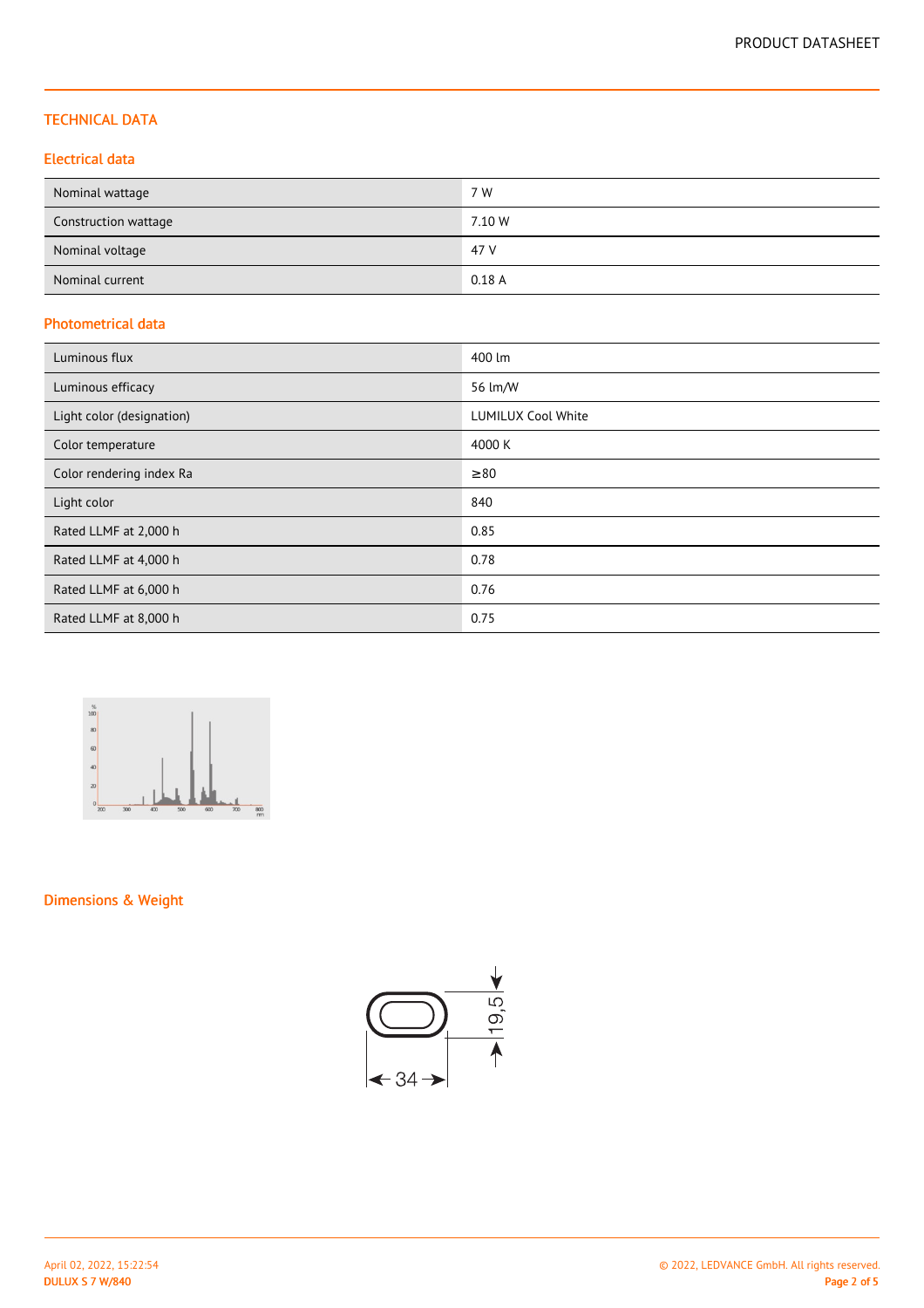

| Overall length                              | 136.50 mm         |
|---------------------------------------------|-------------------|
| Length with base excl. base pins/connection | 114,00 mm         |
| Diameter                                    | 12.00 mm          |
| Tube diameter                               | $12 \text{ mm}$   |
| Product weight                              | 20.6 <sub>q</sub> |
|                                             |                   |

# Temperatures & operating conditions

| Ambient temperature range | $+40$ °<br>- 1<br><u>.</u> |
|---------------------------|----------------------------|

# Lifespan

| Nominal lamp life time                | 10000 h |
|---------------------------------------|---------|
| Service life                          | 6500 h  |
| Rated lamp survival factor at 2,000 h | 0.99    |
| Rated lamp survival factor at 4,000   | 0.99    |
| Rated lamp survival factor at 6,000   | 0.99    |
| Rated lamp survival factor at 8,000 h | 0.81    |
| Lifespan B50                          | 10000 h |
|                                       |         |

## Additional product data

| Base (standard designation) | G23               |
|-----------------------------|-------------------|
| Mercury content             | 1.6 <sub>mg</sub> |

# **Capabilities**

| $\sim$<br>l )ir<br>imable | N0<br>$\sim$ $\sim$ |
|---------------------------|---------------------|

# Certificates & Standards

| Energy efficiency class   |                |
|---------------------------|----------------|
| <b>Energy consumption</b> | 8.00 kWh/1000h |

# Country-specific categorizations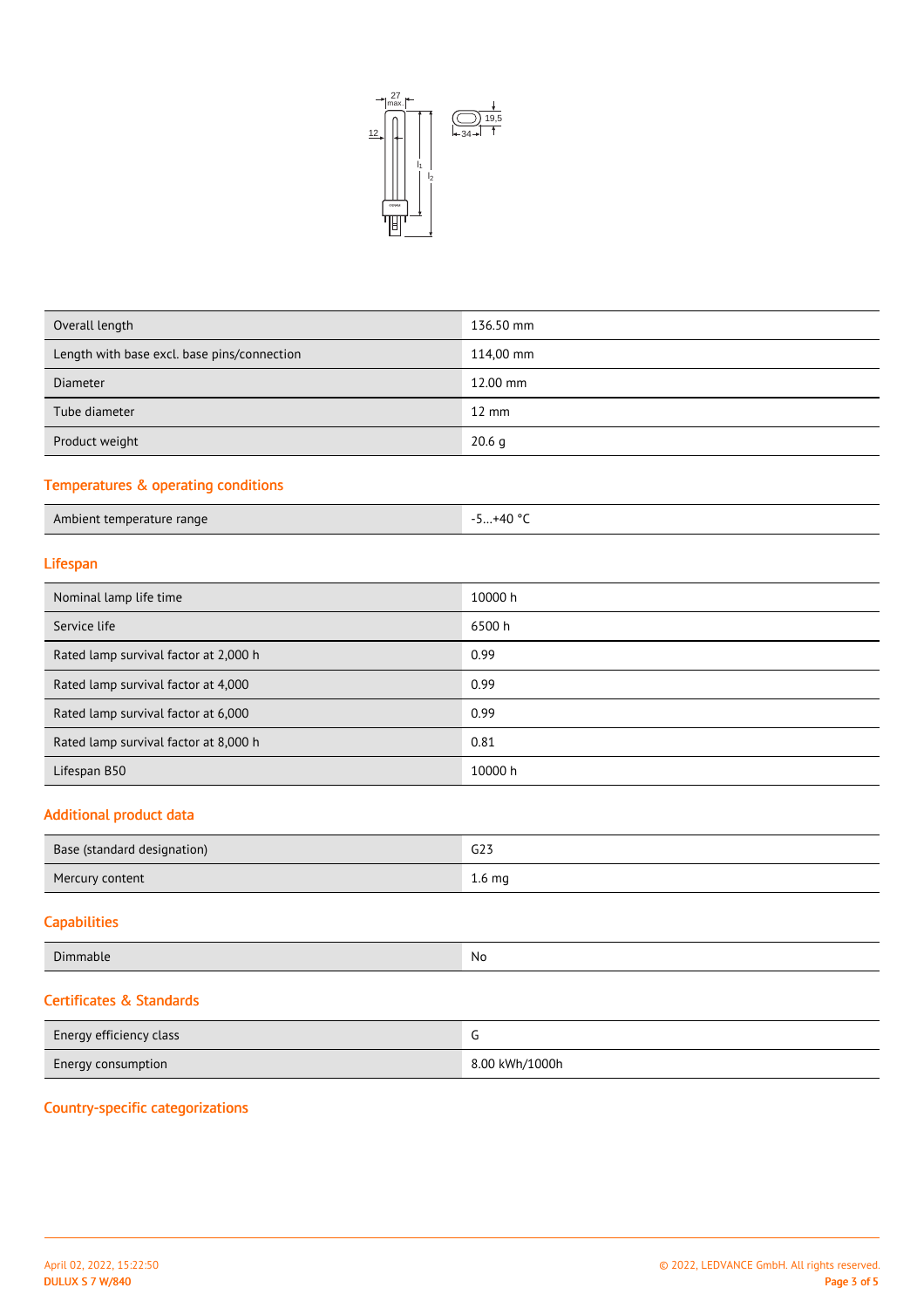| <b>ILCOS</b>    | FSD-7/840-I-G23 |
|-----------------|-----------------|
| Order reference | DULUX S 7W/840  |

# Energy labellling regulation data acc EU 2019/2015

| Lighting technology used                            | <b>CFLNI</b>    |
|-----------------------------------------------------|-----------------|
| Non-directional or directional                      | <b>NDLS</b>     |
| Mains or non-mains                                  | <b>NMLS</b>     |
| Light source cap-type (or other electric interface) | G <sub>23</sub> |
| Connected light source (CLS)                        | No              |
| Color-tuneable light source                         | No              |
| Envelope                                            | No              |
| High luminance light source                         | No              |
| Anti-glare shield                                   | No              |
| Correlated colour temperature type                  | SINGLE_VALUE    |
| Claim of equivalent power                           | No              |
| Length                                              | 136.50 mm       |
| Height                                              | 12.00 mm        |
| Width                                               | 12.00 mm        |
| Chromaticity coordinate x                           | 0,380           |
| Chromaticity coordinate y                           | 0,380           |
| Beam angle                                          | SPHERE_360      |
| <b>EPREL ID</b>                                     | 546485          |
| Model number                                        | AC34260         |

## EQUIPMENT / ACCESSORIES

− Suitable for operation on conventional control gear

### DOWNLOAD DATA

|            | DOWNLOAD DATA                                                                                   |
|------------|-------------------------------------------------------------------------------------------------|
| PDF        | Certificates<br>EAC RU C-DE.HA46.B.01131 21 21.05.2021-20.05.2026 Expert Certification - CFLpin |
| <b>PDF</b> | Certificates<br>EAC N RU D-DE.MU62.B.00933 20 06.03.2020-05.03.2025 Prommash Test - CFLpin      |
| ا ج<br>PDF | Declarations of conformity<br>EC Declaration of Conformity - 2021 9C1-4077883-EN-00 - DULUX S   |